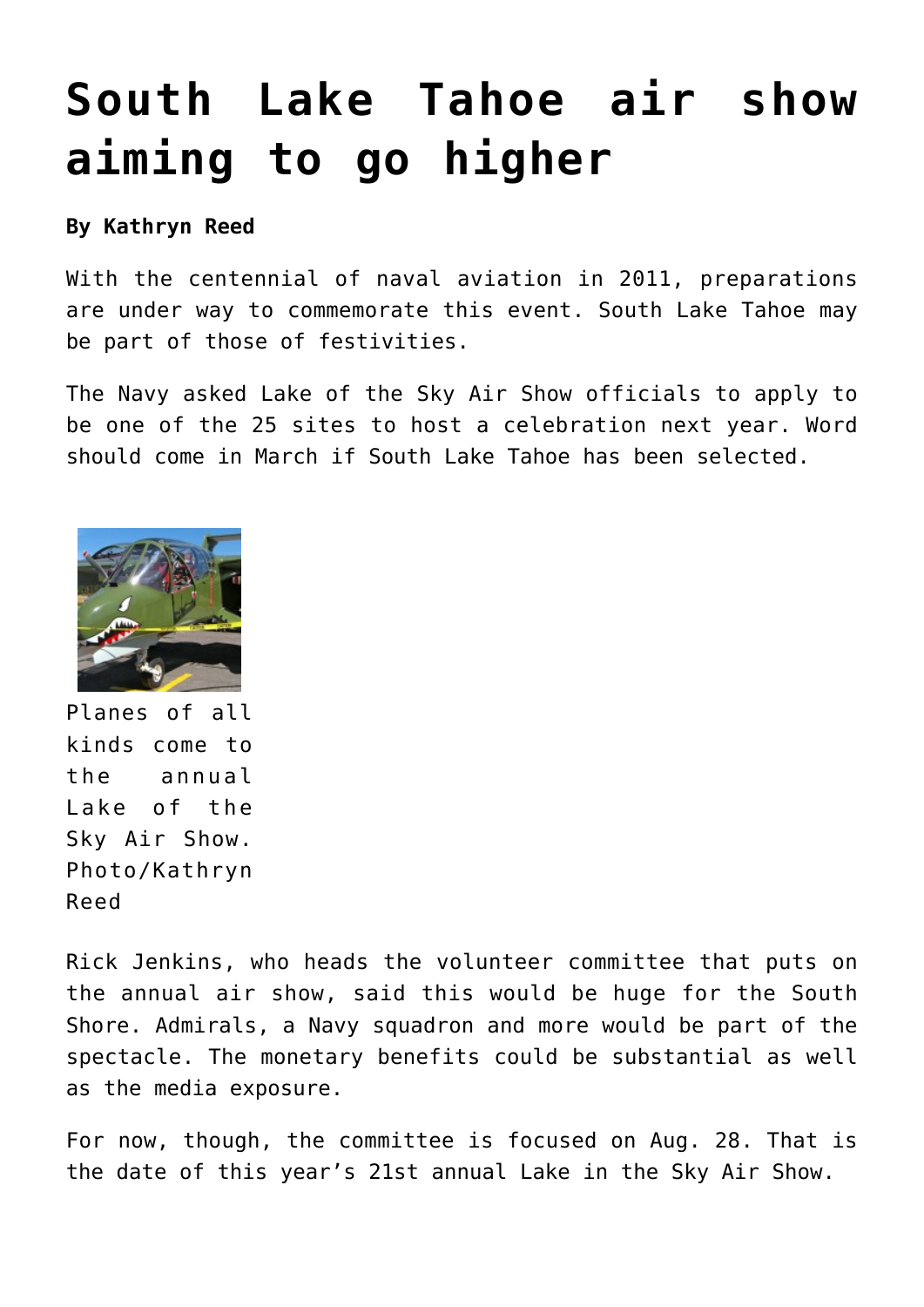Even though it is months away, every month the committee meets at Lake Tahoe Airport in order to pull off the event that can attract 10,000 people. Volunteers get two months off between wrapping up the last show and beginning work on the next one.

On Wednesday night the 14 people gathered at the table tackled a three-page agenda.

"They are concerned about security. They have never landed anywhere other than a military base," Jenkins said of the EA-18 Growler. This electric plane has been part of the military fleet since August.

Discussions centered on what type of 24-hour security could be made available.

Talks are ongoing about having a C-5 transport aircraft do a flyover. There's one at Travis Air Force Base.

The MV-22 Osprey, which flies like a plane and lands like a helicopter, may come to the show. A squadron is based in Miramar.

War birds are being secured, like an OV-10.

Last year more than \$300 million in aircraft came to the oneday Tahoe air show.

On the tarmac each year are planes of all sizes. Some are oneseaters, other can haul several tanks or other military vehicles. Some are privately owned, some the taxpayers of the United States have paid for.

As Jenkins describes it, "We put on a \$100,000 show for \$20,000."

At the most recent planning session, it was discussed that local law enforcement will be returning. New this year is the possibility of the Douglas County bomb squad using its highpressure air tool to blow things up.